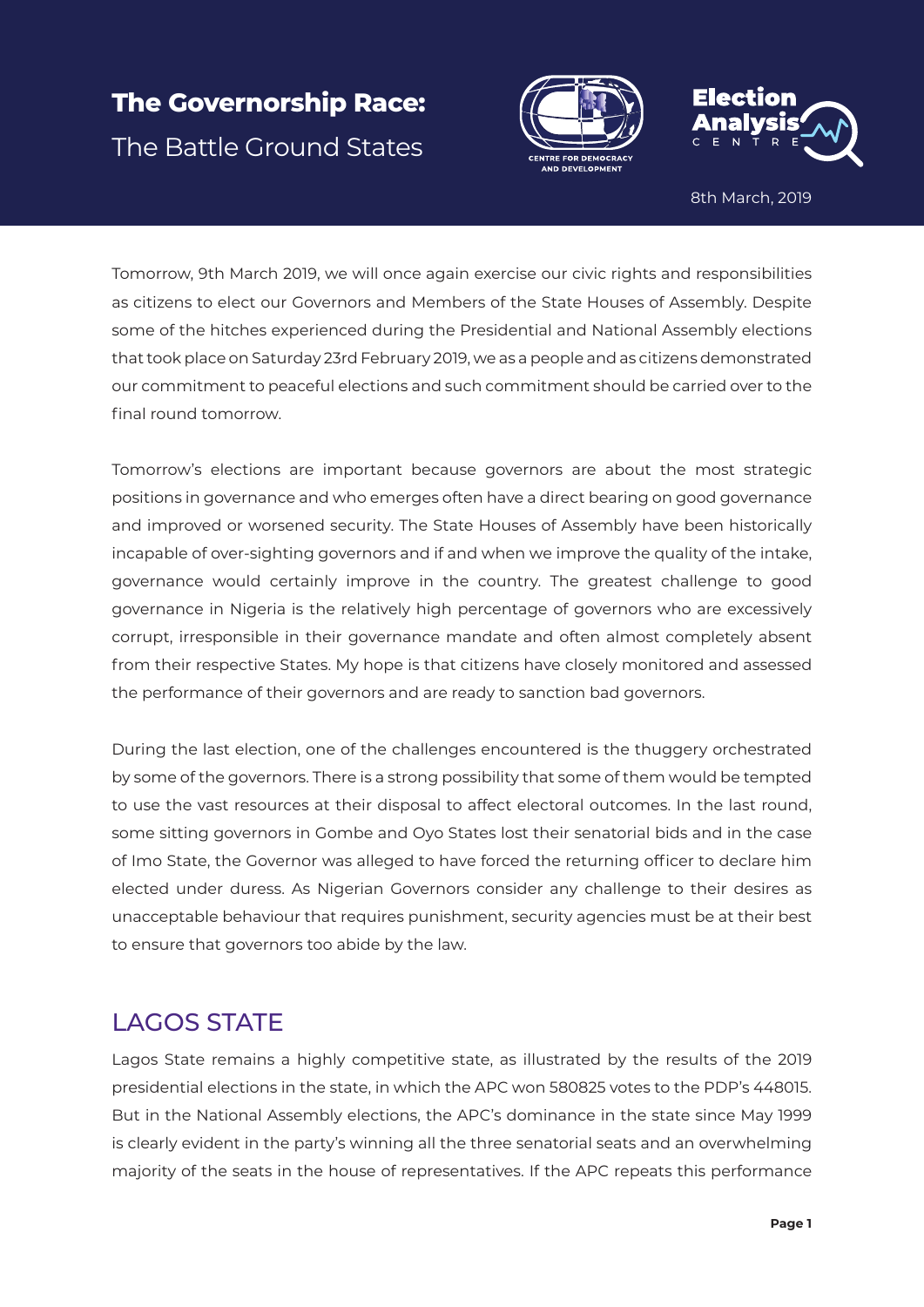in the governorship and house of assembly elections on March 9, 2019, it will maintain the dominance of the executive and legislature in the state, begun since May 1999, under one of the partners in the coalition of parties in the APC.

#### *Political Dynamics: 2019 Presidential Elections*

Yet the unfolding political dynamics in the state suggest that the contest for the governorship elections will be a highly competitive one between the two major parties in the state, the APC and the PDP. It is a contest that is now, more than ever, cast in terms of capturing the ethnic voting banks controlled by the two major ethnic groups in the state—the Yoruba and Igbo. In effect, the governorship elections in the state, as indeed of the presidential elections that preceded them, are viewed as a test-run for the prospects for a Yoruba or Igbo presidency in 2023.

As with the presidential elections, the following considerations have defined the political context for the governorship elections in the state:

- 1. Fractionalization within the APC state leadership that has been festering since Bola Tinubu ended his two-term tenure as Governor in 2007, over his continued hold over the state government and over complaints about internal democracy deficits within the party in the state.
- 2. The progressive depletion and fractionalization of the PDP leadership in the state, the weakness of its party structures in the state, and the lackluster presidential and gubernatorial campaign of the party in the state.
- 3. The denial of a second term to the current state Governor and his defeat in the state party primaries for the governorship elections.
- 4. Concerns within the APC in the state that the Governor has not shown strong commitment to supporting the party's governorship candidate in the state, resulting in the move to impeach him--a move that was aborted when it was realized that it might be electorally unwise for the party to continue with the impeachment process in the state house of assembly.
- 5. Perception of the strong Igbo ethnic voting bloc in the state, the competition to secure, weaken or suppress it, and the ethnic animosity it reignited, particularly after the presidential elections.
- 6. The spill-over/demonstration effect of the "o to ge" (Enough Is Enough) movement in Kwara State in Lagos State and the strenuous effort to counter it by the APC in the state.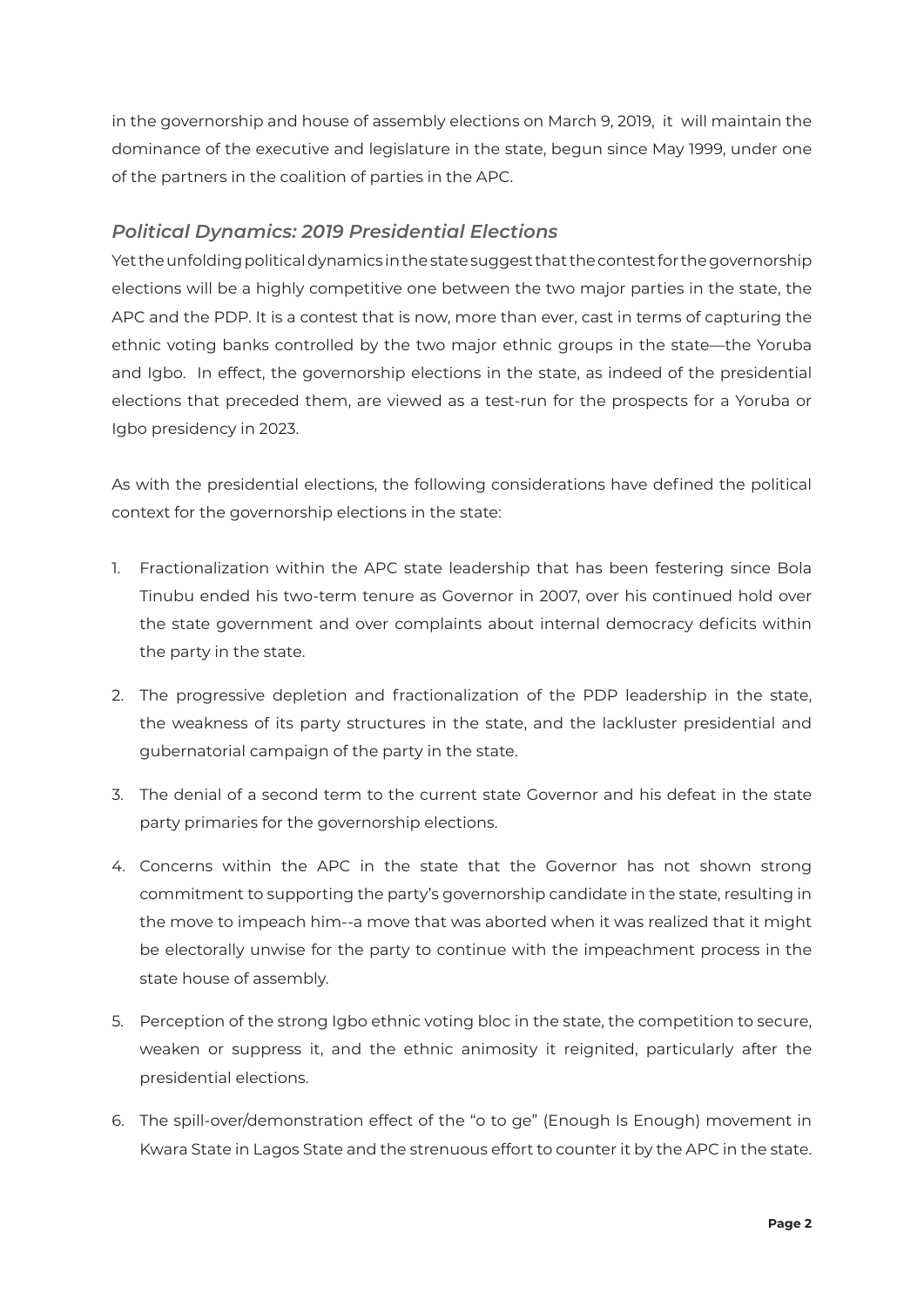### KANO STATE

There are 29 candidates contesting for governor of Kano State but the major battle is between Governor Abdullahi Ganduje of the APC and his main rival from the PDP, Alhaji Abba Kabiru Yusuf. Governor Ganduje got significant negative publicity and a dent to his image after allegations and wide circulation of video material allegedly depicting him receiving millions of dollars bribery in cash. against Governor Abdullahi Ganduje of the APC, the contest ought to be over integrity between him and his PDP rival Alhaji Abba Kabiru Yusuf.

On Monday, a Federal High Court in Kano nullified the primary conducted by the Peoples' Democratic Party in Kano State, which produced Abba Kabir-Yusuf as the party's governorship candidate in the state. The nullification followed a suit filed by one of the party's governorship aspirants, Alhaji Ibrahim Ali-Amin, who challenged the legitimacy of the process which produced Kabir-Yusuf as candidate. He had contended that the PDP, during the primary, "sidelined and booted him out" of the race.

Prior to the February 23 poll, the PDP was actually bubbling with much hope that it would win Kano State or give APC a good fight. The defeat of the party at the presidential and National Assembly elections has dimmed the chances of the opposition PDP on March 9. PDP has only itself to blame because their leader in the State, Rabiu Musa Kwankwaso imposed Mr. Yusuf on the party refusing to hold primaries as stipulated in the Electoral Act. The imposition weakened and depleted the party.

There was a lot of expectation that given the sharp divide between Ganduje and Kwankwaso, a third option might emerge in the form of the Peoples' Redemption Party. Their candidate, Salihu Sagir Takai, however emerged under controversial conditions. There was widespread allegation that Gen. Sulaiman Wali (Rtd), won the primaries and Takai came in late after losing in another party and seized the mandate. In any case, his campaign has not generated much enthusiasm.

For almost four years, Kano has been a theatre of open battle between the Kwankwasiyya and Gandujiyya political divides. The former is a mass political movement led by Senator Rabiu Kwankwaso, former presidential aspirant under the Peoples' Democratic Party (PDP), former governor and ex-minister. On the other divide is incumbent governor, Umar Ganduje, an estranged aide and protégé of Kwankwaso, who has sworn to retire his former benefactor from Kano politics in the coming polls. Both men have large following and the 9th March elections would be their final battle.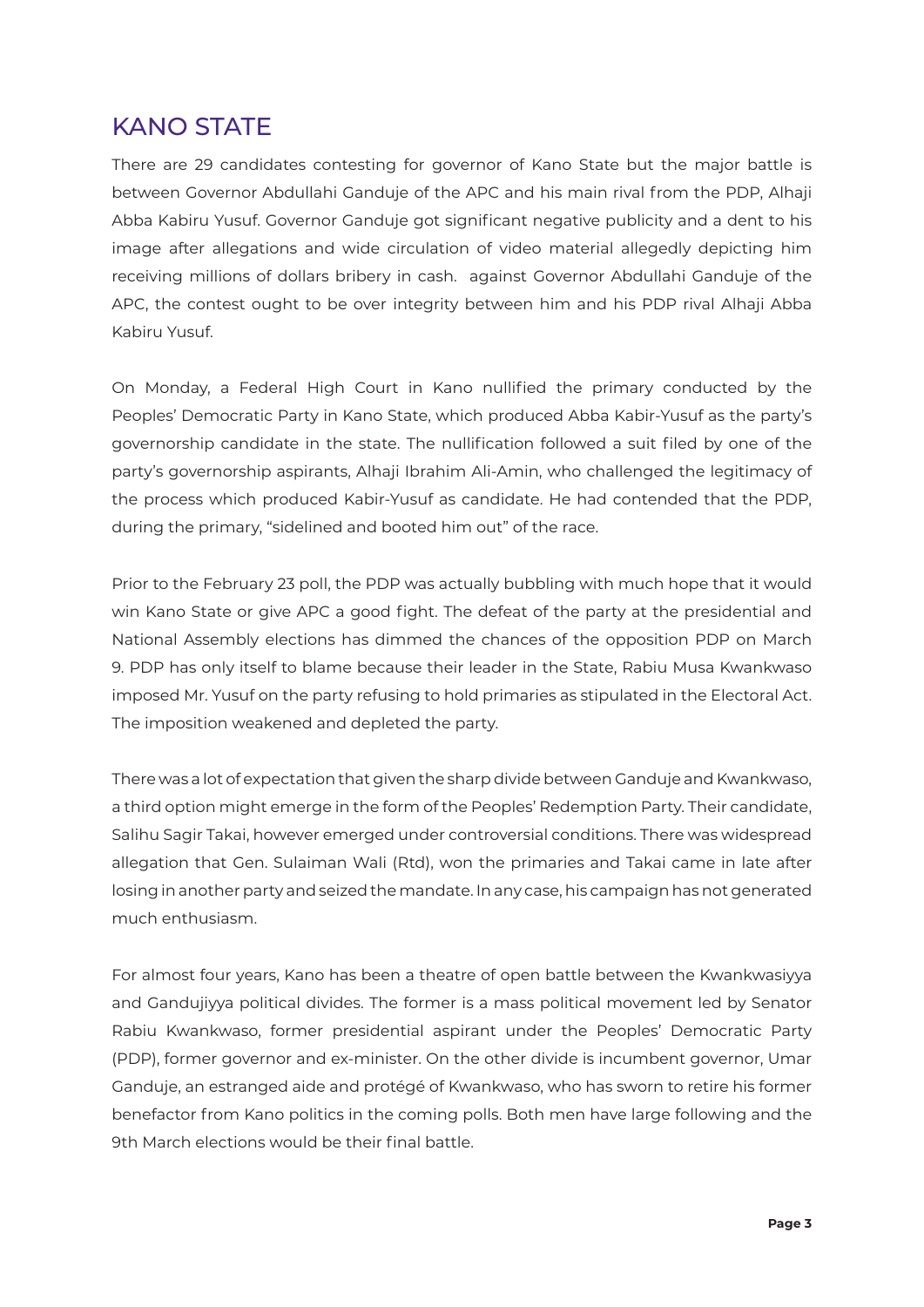## KADUNA STATE

The first point that can be made about Kaduna State is that it is a violence-prone State. The violence follows a bifurcation along an ethno-religious north south divide. The Presidential and National Assembly election results of 23rd February reflected the divide with the APC receiving 993,445 votes against 649,612 votes for the PDP. The proportionate scores of the two main contesting parties stand at: 60.5% for APC; and 39.5% for PDP. The odds are therefore with the APC for the gubernatorial race.

The State Governor, Nasir el-Rufai has both his negative and positive aspects that may affect his re-election bid. On the negative side, his selection of Hadiza Balarabe, a fellow Muslim, as a running mate is quite controversial giving the nature of the State as has been depicted earlier; and in spite of the fact that the lady in question is from or is of the Southern Zaria (another form of describing the largely Christian South of the State) ethnic stock. There is also the fact that simmering antagonism of the Shi'ite group in the State, whose national leader is still held in captivity despite several court pronouncements on his qualification for bail that the Federal Government has turned deaf ears to, is another major underbelly of the Governor that may affect his chances.

Perhaps, the political elites in the State ranging from Architect Namadi Sambo, the immediate past Vice President of Nigeria; the former Ag. Caretaker Chairman of the PDP and also one-time Governor of the State, Alhaji Senator Ahmed Makarfi; another former Governor, Ramalan Yero; plus political heavyweights such as Suleiman Hunkuyi; Yaro Makama; and Ambassador Sule Buba, who were in the same political camp with the Governor before, are now in the PDP and may want to undermine his re-election as this is the payback time, particularly for his alleged authoritarian leadership misdemeanors. Finally, under the negative factors that could affect him, we have Alhaji Isa Ashiru Kudan, the gubernatorial candidate of the PDP, who is considered to be a match for el-Rufai, going into the contest.

The flip side of the foregoing is the achievements of the Governor in terms of attempting with a measure of successes to institutionalize efficient governance system in the State. Among others, el-Rufa'i is reputed to have reduced wastes in government by pruning the size of his government; has eliminated ghost workers from the payroll; has cut down also on frivolous expenses; as well as he has introduced treasury single account (TSA), which is also considered to be one of the signature achievements of the Buhari Administration at the federal level. He has, furthermore, embarked on Zero-Based Budgeting (ZBB) framework; as well as the clean up that has carried out in the education sector whereby un-certificated teachers have been flushed out of the system; etc. Some of these measures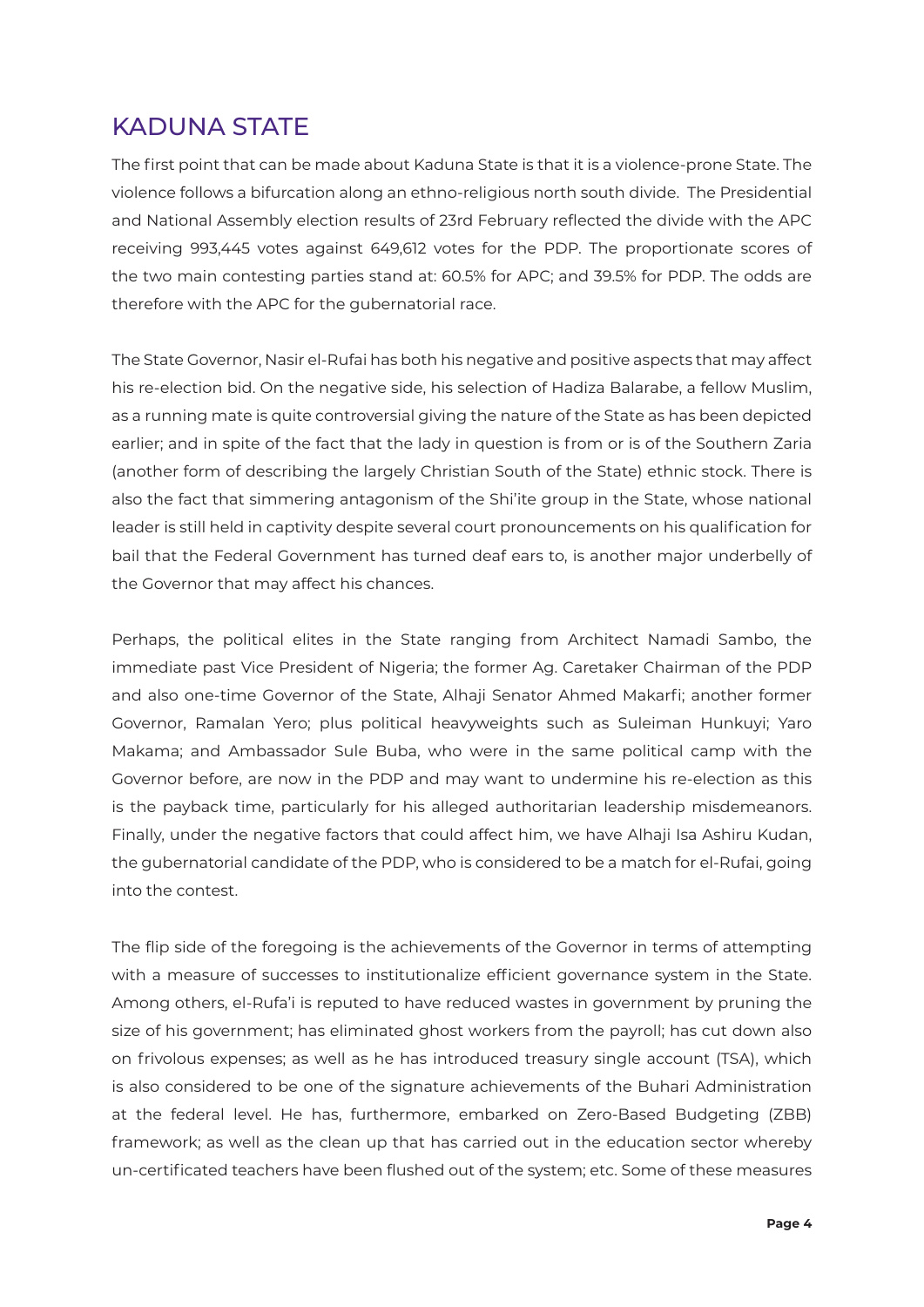may have impacted negatively on people and citizens of the State; there is no doubt that most of the radical changes have also been appreciated by even some of those who have been adversely affected.

# IMO STATE

Imo State has 65 candidates – the highest number among the 29 states holding governorship election on March 9, in the race to succeed Governor Okorocha. The front line candidates are Emeka Ihedioha, former Deputy Speaker of the House of Representatives under, Senator Hope Uzodinma (APC), Ikedi Ohakim, the former Governor of the State (Accord Party), Ifeanyi Ararrume, a former Senator (APGA), and Uche Nwosu, Okorocha's son inlaw (Action Alliance). Given the pedigree of the contestants, the Imo election promises to be a battle of the titans.

Three of these candidates - Uzodinma, Nwosu and Ararume - are said to be flying the APC flag using different political platforms:

- » Ararume was given the APGA ticket less than one month after defecting from the APC; Nwosu defected to AA because he was unable to secure the APC ticket (though his godfather and father in-law remained in the party).
- » Hope Uzodinma, said to be facing corruption allegations, is said to be Oshiomhole's candidate but does not enjoy the support of Buhari and other party faithful.

#### *The Issues*

If there is any elite consensus in Imo state, it is the collective loathing of Governor Rochas Okorocha, who is bent on foisting his son-in-law as his successor. Nonetheless, the man is not a push-over. For a man who won Governorship election under APC, which was simply loathed in the South-east, you must give it to him that he has some capacity. He has contested to be the presidential flag bearer of different political parties – ANPP, PDP and APC and in fact sees himself as a future President of the country.

Under Okoroacha Imo State has acquired a certain notoriety that people are beginning to call it the Rivers State of South-east. It is said that he has taken the state hostage in a manner that is rarely seen in Igbo politics. The Chairman of the All Progressives Congress Imo State Governorship Primary Committee Ahmed Gulak narrated in October 2018 how he narrowly escaped being kidnapped in the state by persons described as agents of Okoroacha. In the February 23 Presidential poll in which Okorocha was a Senatorial candidate, the returning officer Prof Innocent Ibeawuchi alleged that he was held hostage for almost 16 hours until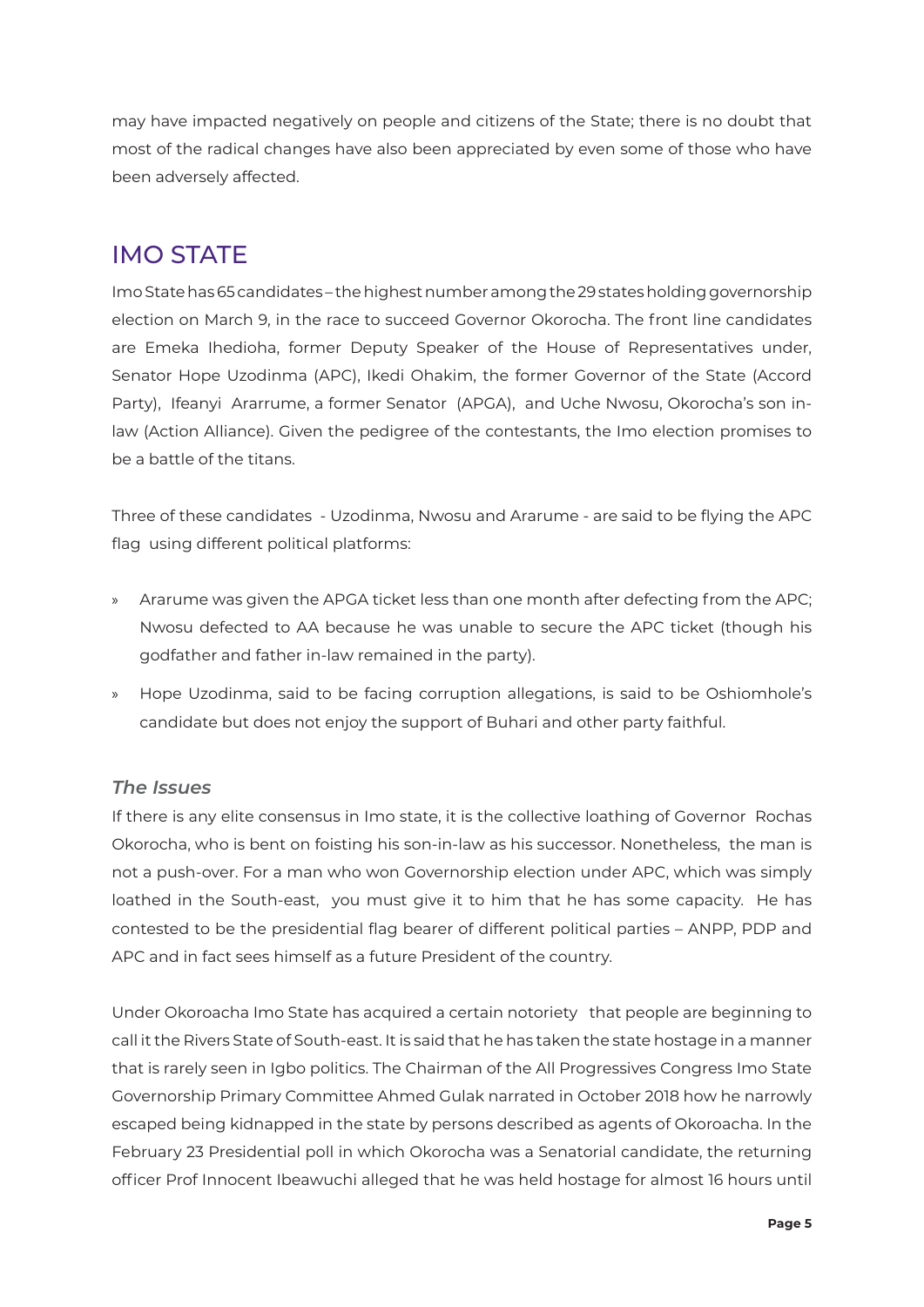he declared Okorocha the winner of the election. Even on television Prof Ibeawuchi said he was announcing the result under duress.

On Tuesday March 5, the Imo State Resident Electoral Commissioner Prof Francis Ezeonu said this of the governor: "Out in the field there was too much turmoil, we battled with thugs for INEC materials, corps members were hijacked and returning officers harassed and intimidated and in a few places forced to declare results that were obviously concocted under duress. Some other staff were obviously compromised. The maxim was either to play along or be battered".

Imo is a literal battle ground State. The top five contenders (with the possible exception of Ihedioha) can also play rough, making the election one to watch – both for violence and rigging.

### ADAMAWA STATE

In Adamawa, the stage seems set for a titanic 3-gladiator clash. Governor Mohammed Umaru Jibrilla (Bindowo) squares up against Ahmadu Umaru Fintiri of the PDP and Senator Abdulazeez Murtala Nyako of the ADC. The most interesting thing about the race is that the major issue is not performance (or lack of it), because Bindowo has been adjudged even by his opponents as having performed fairly well. Another marker of the election is that for the first time there is no strong Christian contender, unlike in past elections when the Christian/Muslim divide had been a strong factor.

Governor Bindowo faces opposition both from within his party and from without. Those he contested the primary election with are still fuming with rage. A section of them have either openly or covertly been campaigning against him and for his opponents. They include Halilu "Modi," younger brother of Aisha Buhari, wife of the president and General Mohammed Buba Marwa (Rtd). The position of others, like SGF Boss Mustafa and former E F C C boss, Nuhu Ribadu, is not clear, but they are particularly beholden to the governor.

The governor`s two opponents are quite formidable. Fintiri was speaker of the state assembly who also briefly held forte as governor, during which time he cleared salary backlog and embarked on some populist projects that are still fondly remembered by many in the state. He will also likely benefit from the "Atiku Factor." The former Vice President and PDP President Candidate is a political lord of a sort in the state and is likely to deploy his political structure and wide reach in aid of his party`s flagbearer. In addition, the results of the Presidential/National Assembly polls favoured the PDP, though the dynamics this time around are substantially different.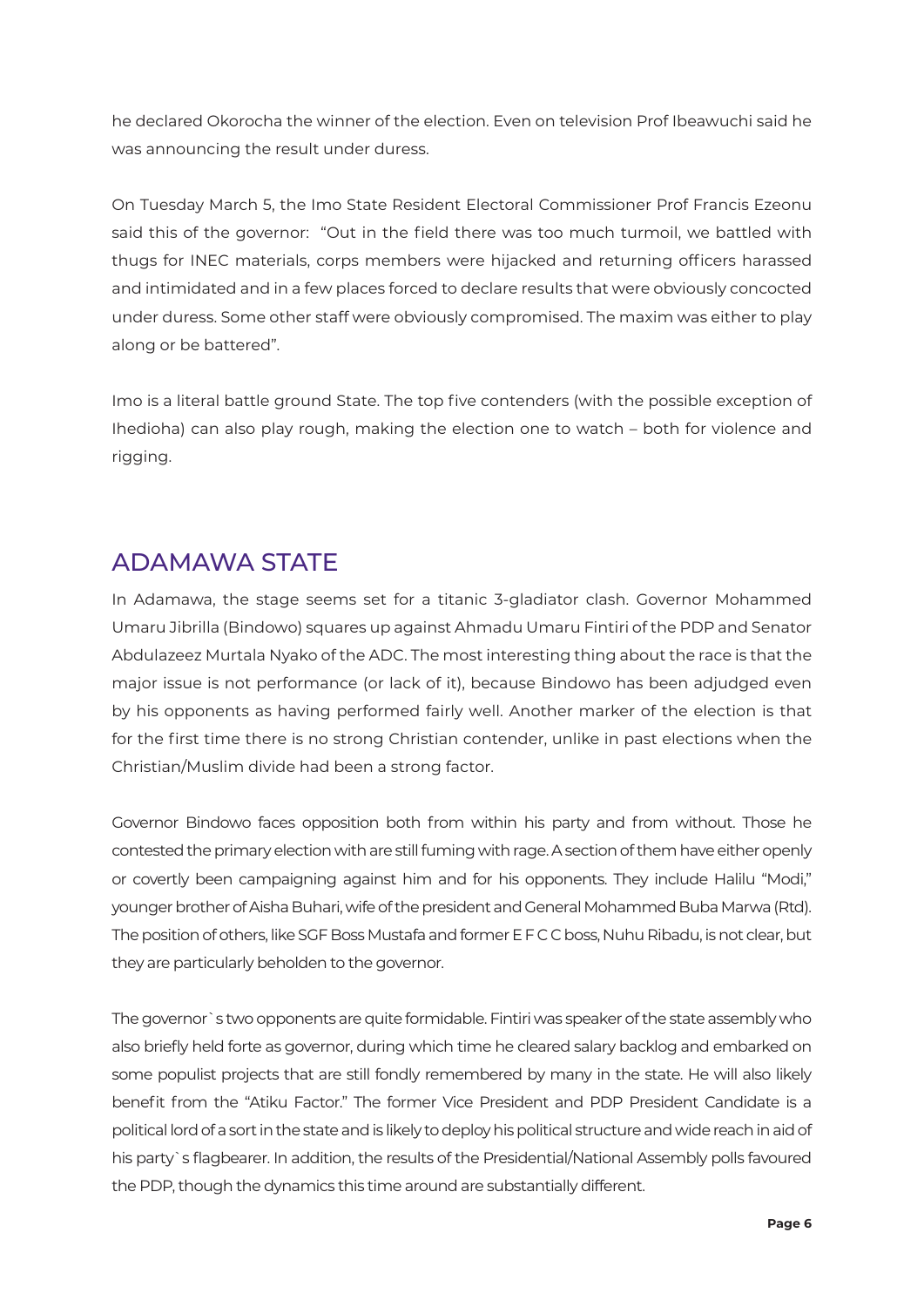On the other hand, Nyako is a scion of a famous and influential family. His father, Murtala Nyako, once governed the state. His political structure is very much intact and may come in handy for the young former naval officer. Abdulazeez Nyako is also likely to be seen by young voters as one of their own. He is equally the only "true Fulani candidate" in the race – others only speak the language. This reality is being discussed, albeit in hushed up tongues, in some quarters.

Adamawa is a complex, multi-ethnic and multi-religious state, where election period throws up all manner of issues, from the serious to the mundane, from the sublime to the ridiculous. This is exactly what is going on from Lamurde to Gombi, and from Mayo Belwa to Maiha. It is a battleground state simply because the interests of the voters are as varied as they can possibly get. Just about anything can happen.

### OGUN STATE

Ogun State is a veritable battleground in the upcoming gubernatorial elections on Saturday, March 9, judging from the very fierce contest occasioned by the dynamics of personal ambitions, group/sub-ethnic interest, big-man politics, citizens'/voters' agency, and of history and ideology playing out in the state. This state is important in the elections as the home state of some of Nigeria's biggest political figures: Chief Obafemi Awolowo, Chief MKO Abiola, former President Olusegun Obasanjo, as well as the sitting and now reelected Vice-President, Professor Yemi Osinbajo. But Ogun state has been a swing state since 1999, voting an AD government in 1999, PDP in 2003 and 2007, ACN in 2011 and APC in 2015. Not surprisingly then, political parties at each election have seen the state as a toss-up worthy of a fight.

The noteworthy candidates being presented by parties on the ballot on Saturday, and their heavyweight promoters include: Adekunle Akinlade of the Allied People's Movement (APM), supported by the incumbent governor, Ibikunle Amosun; Gboyega Nasir Isiaka of the Africa Democratic Congress (ADC), supported by Obasanjo and some traditional rulers; Dapo Abiodun of the All Progressives Congress (APC), supported by Bola Ahmed Tinubu, VP Osinbajo and the ruling party; Buruji Kashamu of the Peoples' Democratic Party (PDP), the largest opposition party in the state, and himself a sitting senator; and Dimeji Bankole of the Action Democratic Party (ADP), a former speaker of the federal House of Representatives.

The political parties which appeared to lead the contest about a year ago were the ruling APC and the opposition PDP. The waters became muddied by the refusal of the APC NWG and the party's rival factions within the state to endorse Adekunle Akinlade, the anointed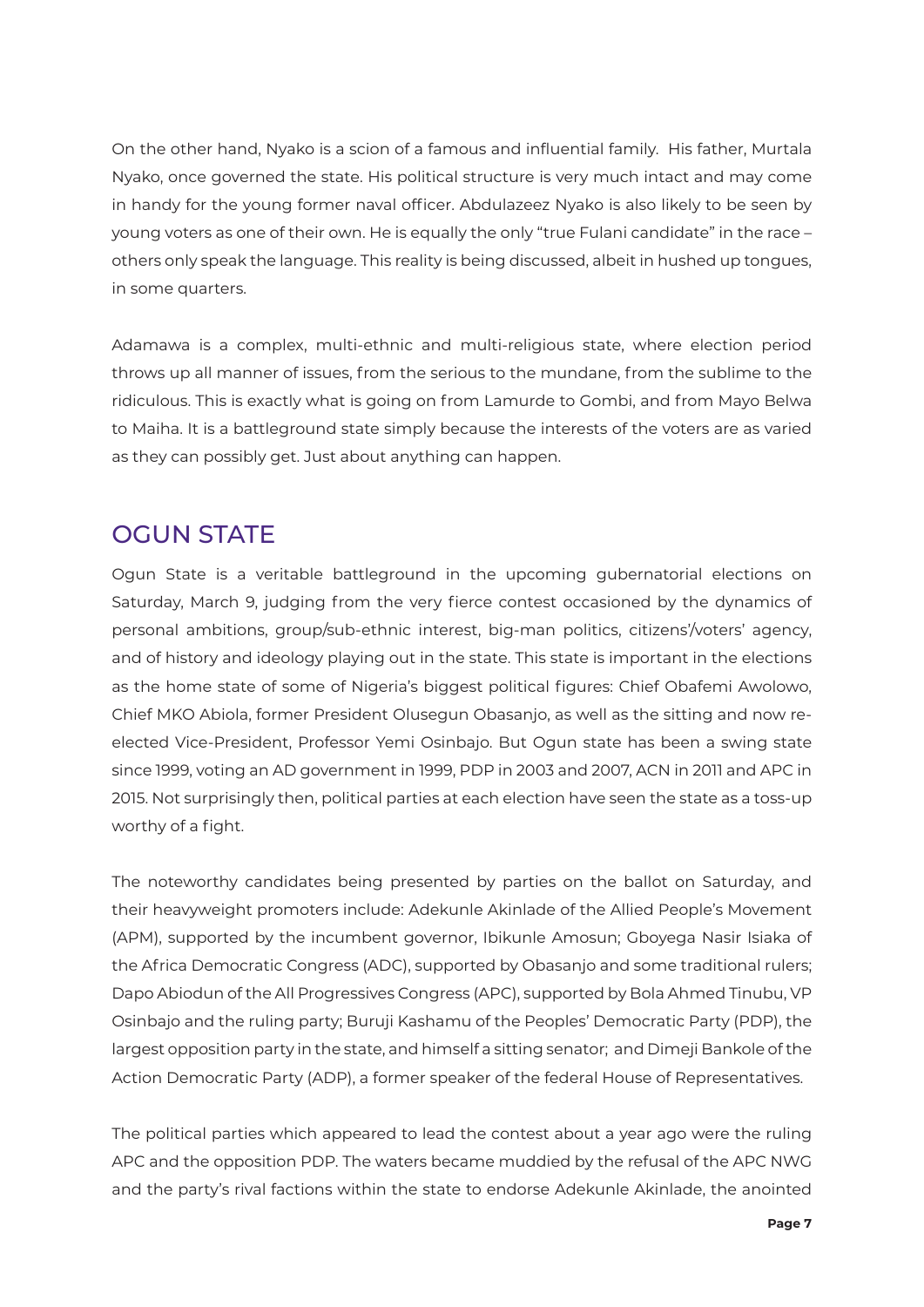candidate of the incumbent governor, Senator Ibikunle Amosun, at the primaries. Akinlade subsequently left the APC to seek his aspiration on the platform of the APM, with Amosun vowing to continue supporting him for the governorship, while retaining his own APC membership. The apogee of this internal rift and its most public dramatization was the stoning of the president and his entourage during a February rally in Abeokuta allegedly by elements hired by Amosun to disrupt the rally. Right after the presidential elections won by his party, the APC, Amosun was promptly suspended by the party for anti-party activities. Meanwhile Dapo Abiodun has the unalloyed support of the ruling party at the centre, the APC, its leaders, particularly Tinubu and Osinbajo, and has deployed its extensive party machinery to aid a win. It is expected that the split within the party would affect its performance at the polls tomorrow.

The opposition PDP in Ogun State has also had its share of internal crises within the party, dating back to the turbulent days of the sometimes controversial Otunba Gbenga Daniel. When he did not have his way in determining his successor in 2011, among other issues at the time, OGD (as he is known) left the PDP, taking his supporters to the then nascent PPN, both of which lost at the 2011 elections. Amosun's ACN won those elections simply because its simple majority was greater than the divided votes of the PDP and PPN, as analysis of the election numbers subsequently showed. The PDP has not really recovered since then, and in spite of recent efforts to rally the party again, the contest for the gubernatorial ticket between Kashamu and Adebutu in the post-primary period further weakened the party.

### PLATEAU STATE

Prior to the October 10th Local government elections, governor Lalong of APC was praised and celebrated as "governor Alert," due to the payment of workers' salaries up to date. Events surrounding the conduct of local government election October 2018 changed all that. First, elections were held in 13 local governments, while 4 of the 17 local governments did not hold elections. Government cited prevailing security situations as reasons for not holding elections in Jos North, Jos South, Riyom and Barkin-Ladi. Secondly, APC's greatest undoing was when the Plateau State Independent Electoral Commission (PLASIEC) went ahead to announce results for 11 out of the 13 local governments when collation of results were still on-going. Thirdly, Governor Lalong went ahead to swear-in the chairmen few hours, while declaring the results for Langtang North and Mangu inconclusive. These actions did not go down well with many and was seen as Governor Lalong and APC's desperation to hold on to power by all means.

The gubernatorial contest is between Governor Lalong and Senator J.T Useni, a former Minister of the Federal Capital Territory and PDP flag bearer, with structures spread across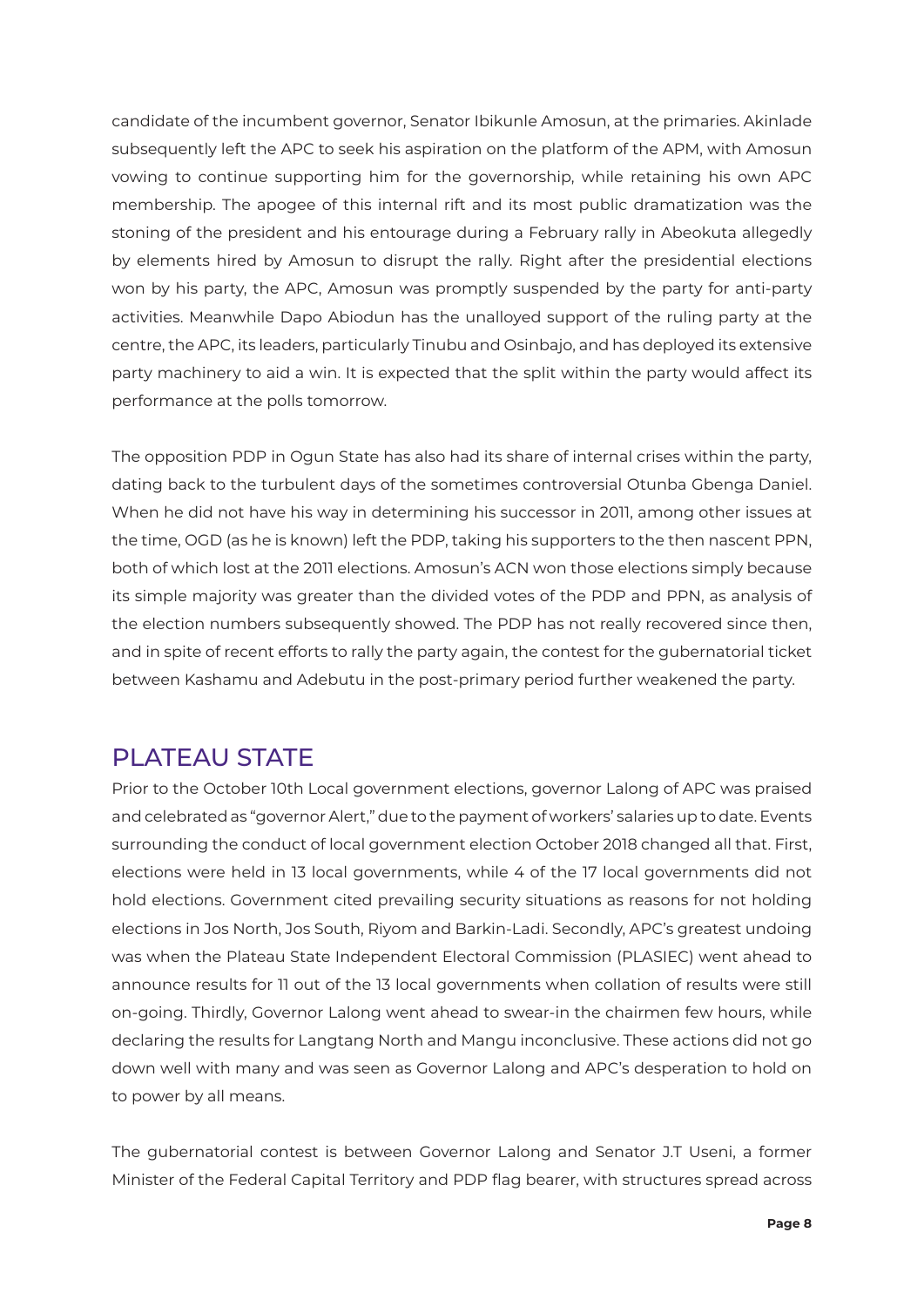the seventeen council areas of the state is one of the very strong opposition out of over 20 political parties who would be fielding candidates for the governorship elections on March 9th 2019. Senator JT Useni believes that he will beat the incumbent Governor Simon Lalong considering the outcome of the presidential and National Assembly elections in the state. The PDP is emboldened by the fact that despite the political and financial clout of sitting governors like Abiola Ajumobi of Oyo State and Ibrahim Dankwambo of Gombe State, they could not secure their seat, in the February 23rd National Assembly election, the powers of incumbency can no longer guarantee electoral outcomes.

Contest for the 2019 governorship remains fierce, with religious undertones as some of the clergy men have been accused of playing partisan politics to the extent of speaking against aspirants in the presence of their congregation. Denominational conflicts have been strong as people are beginning to pitch camps with the two strong gubernatorial aspirants based on denominations- COCIN and Catholic. Others have gone ahead to say that APC is a Muslim party, because Governor Lalong has promised the Hausa Fulani more appointments when re-elected. Both Governor Simon Lalong and Senator J. T Useni are Christians from the same Senatorial District and have on several occasions condemned the use of religious rhetoric and religious text in circulation as capable of inciting violence.

# BAUCHI STATE

In Bauchi State, Governor Mohammed Abdullahi Abubakar faces the battle of his political life. His re-election bid is really an uphill task, given the pervasive and widespread perception among the citizens of the state that he is unapproachable, and unfeeling; and that this far he has under-performed. An array of powerful forces have vowed to unseat him.

Ironically, at the fore-front of the "M. A. Must Go" clamour are several disenchanted individuals and groups within his All Progressive Congress, with whom the governor has been having a running battle. The arrow-heads of these groups include former Police Affairs Minister, Dr. Ibrahim Yakubu Lame, and Captain Bala Jibrin. Both had jostled for the APC ticket with the governor in 2014 and 2018. The primaries were really acrimonious and their outcomes controversial and unacceptable to many within and outside the party. The open rebellion, and their resolve to work against the governor and the party, is unprecedented.

The governor is also being challenged by a broad coalition of political leaders headed by the Wazirin Bauchi, Alhaji Bello Kirfi and the Speaker of House of Representatives, Yakubu Dogara. They have been trying to build a formidable front to confront the governor, apparently by lining up behind one strong candidate. Those being considered are former F C T Minister, Bala Mohammed of the PDP and former Health Minister, Mohammed Ali Pate of the PRP.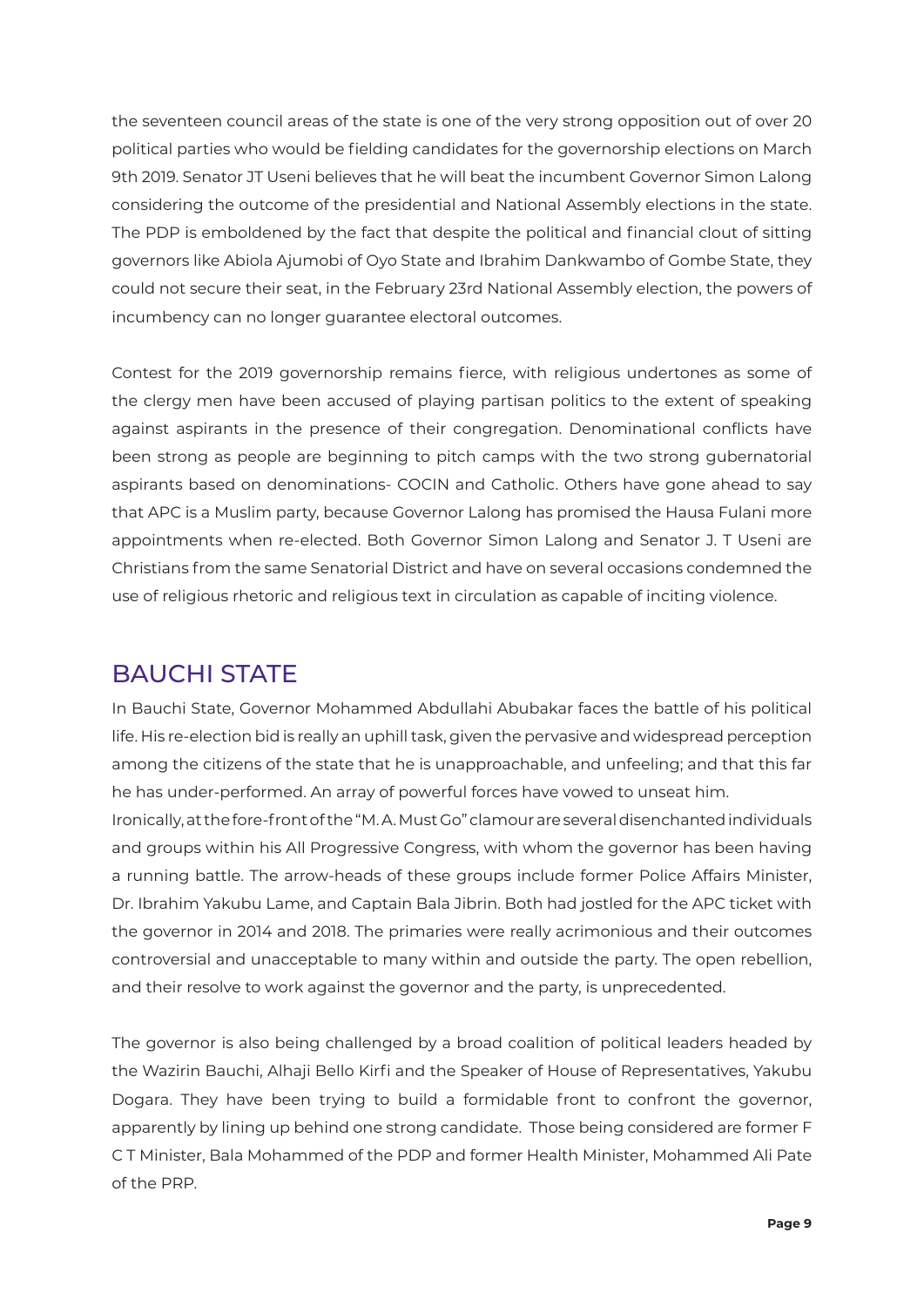Workers, particularly retirees and pensioners, who have had a rough deal in the past four years, have also been mobilizing against the governor. A section of the influential Islamic cleric has also turned against the governor. In fact, Sheikh Dahiru Usman Bauchi, leader of the Darika sect in West Africa, has openly endorsed one of the governor`s opponents. Also, suddenly the governor`s origin has become an issue. Like his two predecessors, Abubakar`s parents were allegedly not from the state. The propaganda has been that it was time to end the cycle of "rule by outsiders."

Since 2007, the state has become famous for inflicting crushing defeat on incumbents and high-profile politicians. Political awareness is quite high and the electorate have perfected the art of defending their votes in sync with the principle of "a kasa, a tsare, a raka, a jira" popularized by Buhari. Also, voters can actually choose different parties on poll day, as was demonstrated during the recent Presidential and National Assembly elections. While Buhari got about 80% of the votes cast, PRP clinched the two biggest federal constituencies – Bauchi and Katagum – and PDP maintained its strangle-hold of Dogara`s Dass/Bogoro/ Tafawa Balewa Federal Constituency.

However, the governor remains the candidate to beat. Aside from power of incumbency, control of the APC structure, and having enormous resources to prosecute the race. On the whole, the 2019 gubernatorial election in Bauchi State is a 3-horse race, involving Governor Abubakar of the APC, Bala Abdulkadir Mohammed of the PDP, and Mohammed Ali Pate of the PRP.

### SOKOTO STATE

At the "Seat of the Caliphate," the race is a 2-horse one between the incumbent, Aminu Waziri Tambuwal and his former deputy, Ahmed Aliyu, who is a protégé of Senator Aliyu Magatakarda Wamakko, easily the grand god-father of contemporary Sokoto politics. What makes the race in Sokoto State a fierce and interesting one is that its outcome has the potential to decide the fate of the immediate political career of Tambuwal and, perhaps, which elite bloc in the state is really in control. At stake, therefore, are ego and god-father rivalry, not just votes.

Ordinarily a conservative state, with a history of predictable voting pattern, the fickle political antics of Tambuwal, easily tied to his presidential ambitions, seems to have altered everything. For the third time in a relatively short political career, Tambuwal returned to the PDP in time to contest for the 2018 presidential primaries, which he eventually lost. He was clever enough to make arrangement to fly the gubernatorial flag. Unfortunately, he failed to persuade many to follow him to the PDP. One of such was his deputy, Aliyu, who is now his main challenger.